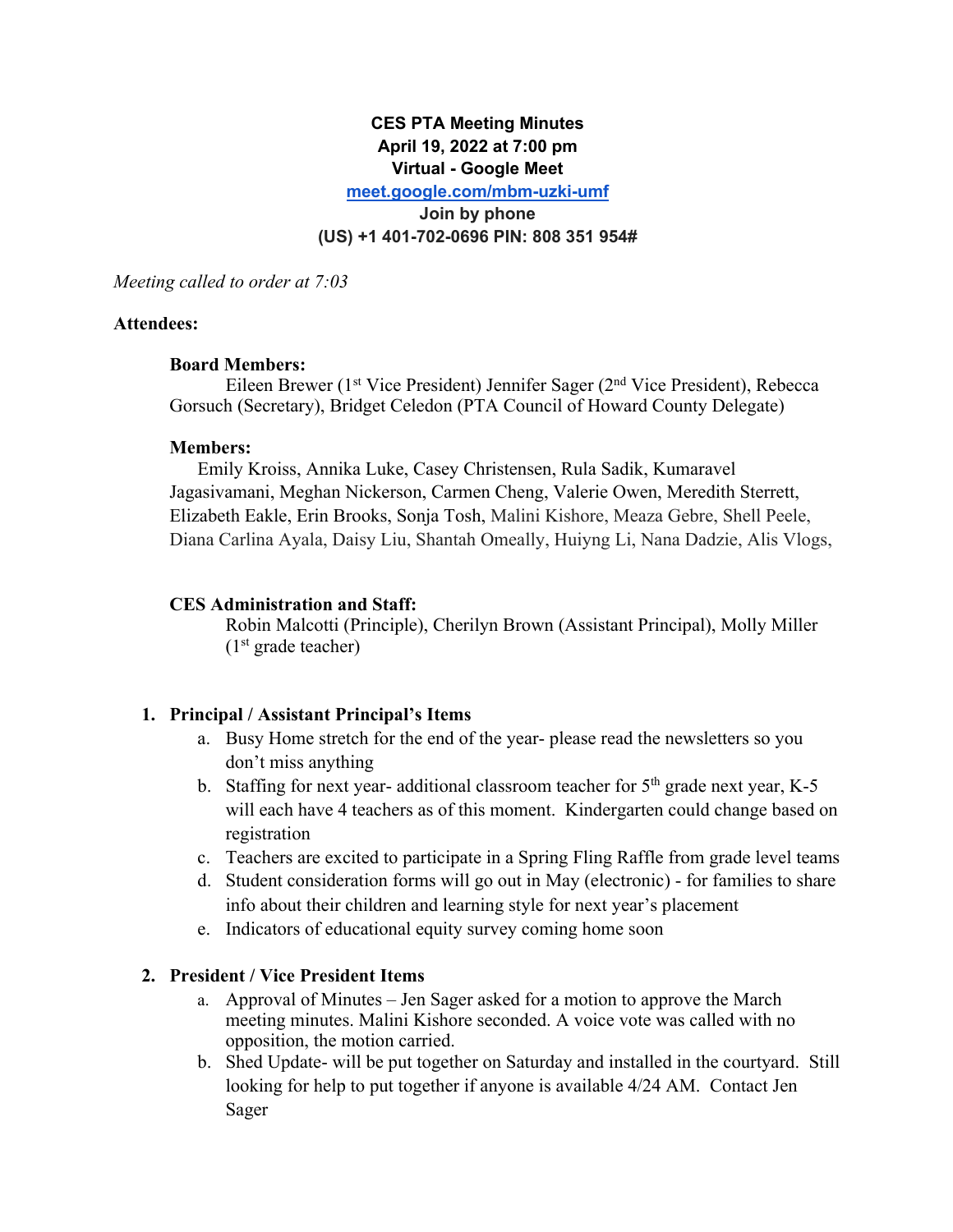- c. Bookfair BINGO- tentatively Monday 5/9
- d. Directory- closed sale on paper directories. Copies mostly sold, but contact Jen or Eileen if you'd like to buy one of the few paper copies remaining
- e. Vacancies- need committee chairs for yearbook, hospitality, website and membership. The board treasurer position is also vacant  $\sim$  2 hours per week commitment). Please reach out to Jen or Eileen if you are interested. Elections will be during the May PTA meeting.
- f. Bylaws- every 3 years have to vote to approve the bylaws, review (sent in PTA meeting invite) and vote will occur at May PTA meeting, please contact Eileen with any questions prior to the meeting
- 3. **Membership Update-** no update
- 4. **Treasurer Report** no update
- 5. **PTACHC Report-** no update

# **6. Committee Reports**

- a. Yearbook
	- i. Last day to order is 4/20
	- ii.  $5<sup>th</sup>$  grade message about what your student will be in 20 years is free to participate- please submit electronically (link in PTA newsletter)
	- iii. Spring fling pictures can be uploaded after the event- editing will begin the end of this month.
	- iv. Electronic portal can remain for next year for the parent that takes over
- b. 5th Grade Committee
	- i. Field trip request to order buses for the picnic or RHHS instead- awaiting staff update
	- ii. Meredith will post to  $5<sup>th</sup>$  grade FB page about yearbook 20-year submission
	- iii. Still trying to fill *Pie a 5th Grader"* time slots at Spring Fling
- c. Reflections- no update
- d. Hospitality/Staff Appreciation
	- i. Discussion about Teacher Appreciation Week
	- ii. In the past the PTA will do a catered meal  $& 5<sup>th</sup>$  grade does breakfast
	- iii. PTA will put out suggestions for families for each day of the week
- e. International Night
	- i. 6 countries committed; usually 8-13 counties; still hoping for more interest post Spring Break
	- ii. Missing India, America, Caribbean (usually represented, will reach out to previous volunteers)